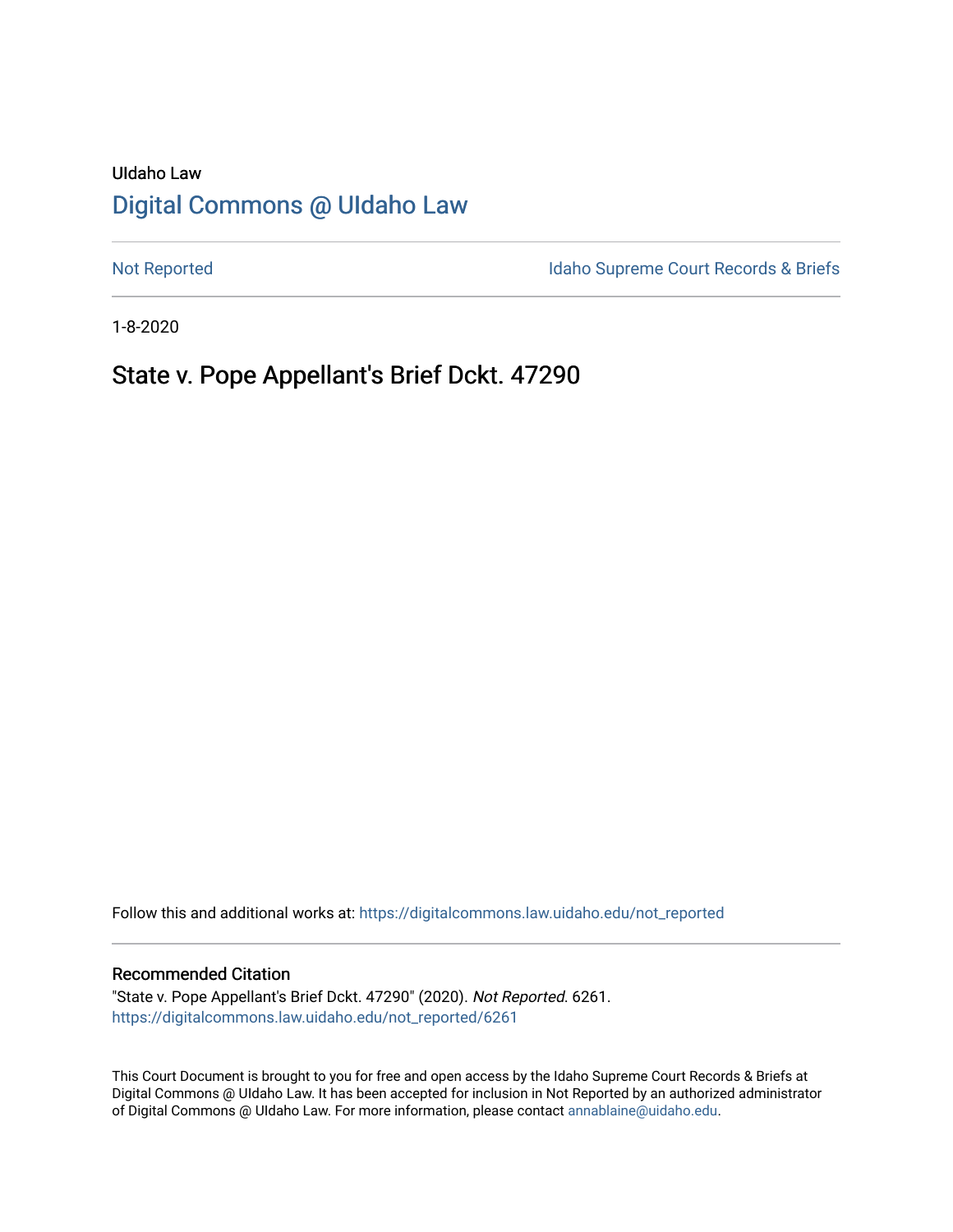Electronically Filed 1/8/2020 12:06 PM Idaho Supreme Court Karel Lehrman, Clerk of the Court By: Melanie Gagnepain, Deputy Clerk

ERIC D. FREDERICKSEN State Appellate Public Defender I.S.B. #6555

JENNY C. SWINFORD Deputy State Appellate Public Defender I.S.B. #9263 322 E. Front Street, Suite 570 Boise, Idaho 83702 Phone: (208) 334-2712 Fax: (208) 334-2985 E-mail: documents@sapd.state.id. us

### IN THE SUPREME COURT OF THE STATE OF IDAHO

| STATE OF IDAHO,       |                                 |
|-----------------------|---------------------------------|
| Plaintiff-Respondent, | NO. 47290-2019                  |
| V.                    | ADA COUNTY NO. CR-FE-2011-13365 |
| DAMON POPE,           | <b>APPELLANT'S BRIEF</b>        |
| Defendant-Appellant.  |                                 |

# STATEMENT OF THE CASE

## Nature of the Case

Damon Pope appeals from the district court's order revoking his probation and executing his ten-year sentence. He argues the district court abused its discretion because the district court should have reinstated him on probation.

## Statement of Facts and Course of Proceedings

In January 2012, Mr. Pope pied guilty to a felony DUI. (R., p.54.) In March 2012, the district court sentenced him to ten years, with two years fixed, and a period of retained jurisdiction ("a rider"). (R., pp.55, 58-60.) After the rider, in July 2012, the district court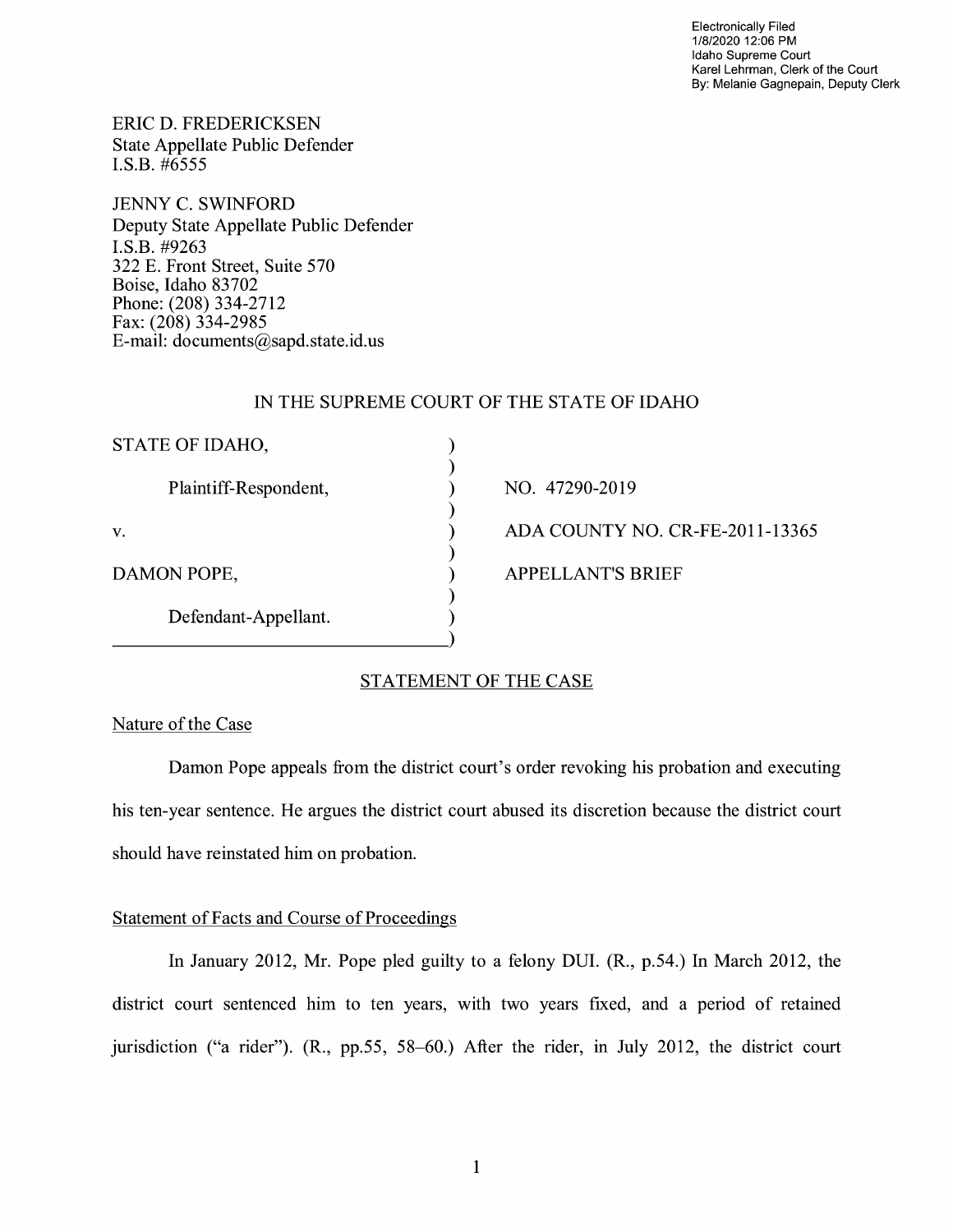suspended execution of Mr. Pope's sentence and placed him on probation for ten years. (R., pp.69, 70-71.)

In June 2019, the State filed an amended motion for a probation violation. (R., pp.89-91.) In July 2019, Mr. Pope admitted to violating his probation for committing a new offense of disturbing the peace and consuming alcohol. (Tr. Vol. I,<sup>1</sup> p.8, L.21-p.10, L.24.) Later that day after his admissions, the district court held a disposition hearing. (Tr. Vol. II.) The State recommended that the district court revoke Mr. Pope's probation and impose his ten-year sentence. (Tr. Vol. II, p.15, Ls.2–4.) Mr. Pope requested that the district court reinstate his probation. (Tr. Vol. II, p.16, Ls.20-24.) The district court delayed disposition in order to have Mr. Pope screened for Veteran's Court.<sup>2</sup> (Tr. Vol. II, p.19, Ls.1–7, p.20, Ls.6–7.)

In August 2019, the district court held another disposition hearing. (Tr. Vol. III.) Mr. Pope declined to be screened for Veteran's Court. (Tr. Vol. III, p.4, Ls.14-15.) Mr. Pope again requested that the district court reinstate him on probation. (Tr. Vol. III, p.5, Ls.23-24.) The district court revoked Mr. Pope's probation and executed his sentence often years, with two years fixed. (Tr. Vol. III, p.7, Ls.5-8; R., pp.153-54.) Mr. Pope timely appealed from the district court's disposition judgment. (R., pp.156-57.)

#### ISSUE

Did the district court abuse its discretion when it revoked Mr. Pope's probation and executed his underlying sentence of ten years, with two years fixed?

 $<sup>1</sup>$  There are three transcripts on appeal. The first, cited as Volume I, contains the admit/denying</sup> hearing, held on July 25, 2019. The second, cited as Volume II, contains the first disposition hearing, also held on July 25, 2019. The third, cited as Volume III, contains the second disposition hearing, held on August 15, 2019.

 $2$  Mr. Pope was in the Air Force from 1996 to 2000. (Presentence Investigation Report, p.8.)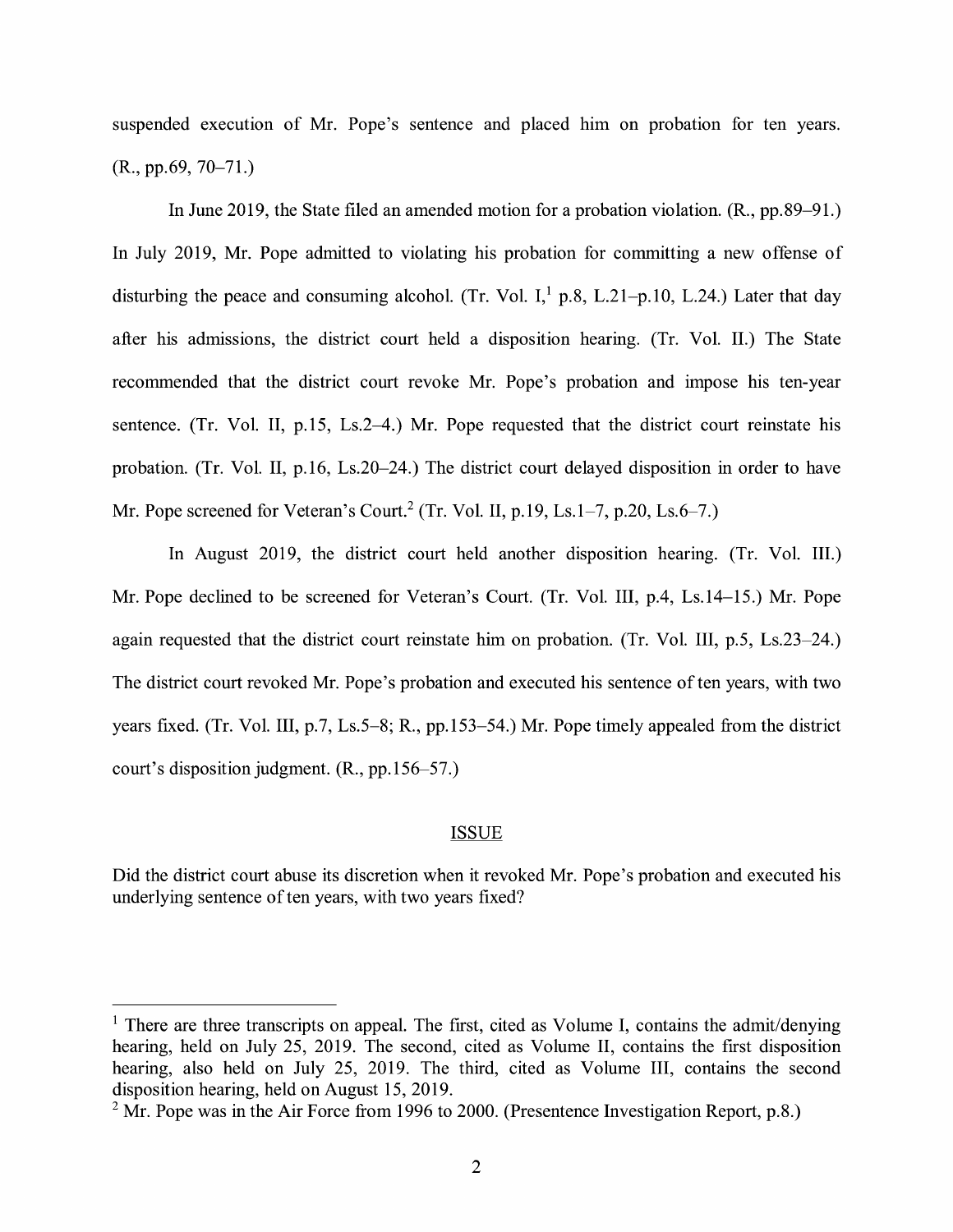#### ARGUMENT

## The District Court Abused Its Discretion When It Revoked Mr. Pope's Probation And Executed His Underlying Sentence Of Ten Years, With Two Years Fixed

The district court is empowered by statute to revoke a defendant's probation under certain circumstances. LC. §§ 19-2602, -2603, 20-222. The Court uses a two-step analysis to review a probation revocation proceeding. *State v. Sanchez,* 149 Idaho 102, 105 (2009). First, the Court determines "whether the defendant violated the terms of his probation." *Id.* Second, "[i]f it is determined that the defendant has in fact violated the terms of his probation," the Court examines "what should be the consequences of that violation." *Id.* The determination of a probation violation and the determination of the consequences, if any, are separate analyses. *Id.* 

Here, Mr. Pope does not challenge his admissions to violating his probation. (Tr. Vol. I, p.8, L.21-p.10, L.24.) "[W]hen a probationer admits to a direct violation of his probation agreement, no further inquiry into the question is required." *State v. Peterson,* 123 Idaho 49, 50 (Ct. App. 1992) ( citation omitted). Rather, Mr. Pope submits the district court did not exercise reason and therefore abused its discretion by revoking his probation.

"After a probation violation has been proven, the decision to revoke probation and pronounce sentence lies within the sound discretion of the trial court." *State v. Roy,* 113 Idaho 388, 392 (Ct. App. 1987). "A judge cannot revoke probation arbitrarily," however. *State v. Lee,*  116 Idaho 38, 40 (Ct. App. 1989). "The purpose of probation is to give the defendant an opportunity to be rehabilitated under proper control and supervision." *State v. Mummert,* 98 Idaho 452, 454 (1977). "In determining whether to revoke probation a court must consider whether probation is meeting the objective of rehabilitation while also providing adequate protection for society." *State v. Upton,* 127 Idaho 274, 275 (Ct. App. 1995). The court may consider the defendant's conduct before and during probation. *Roy,* 113 Idaho at 392.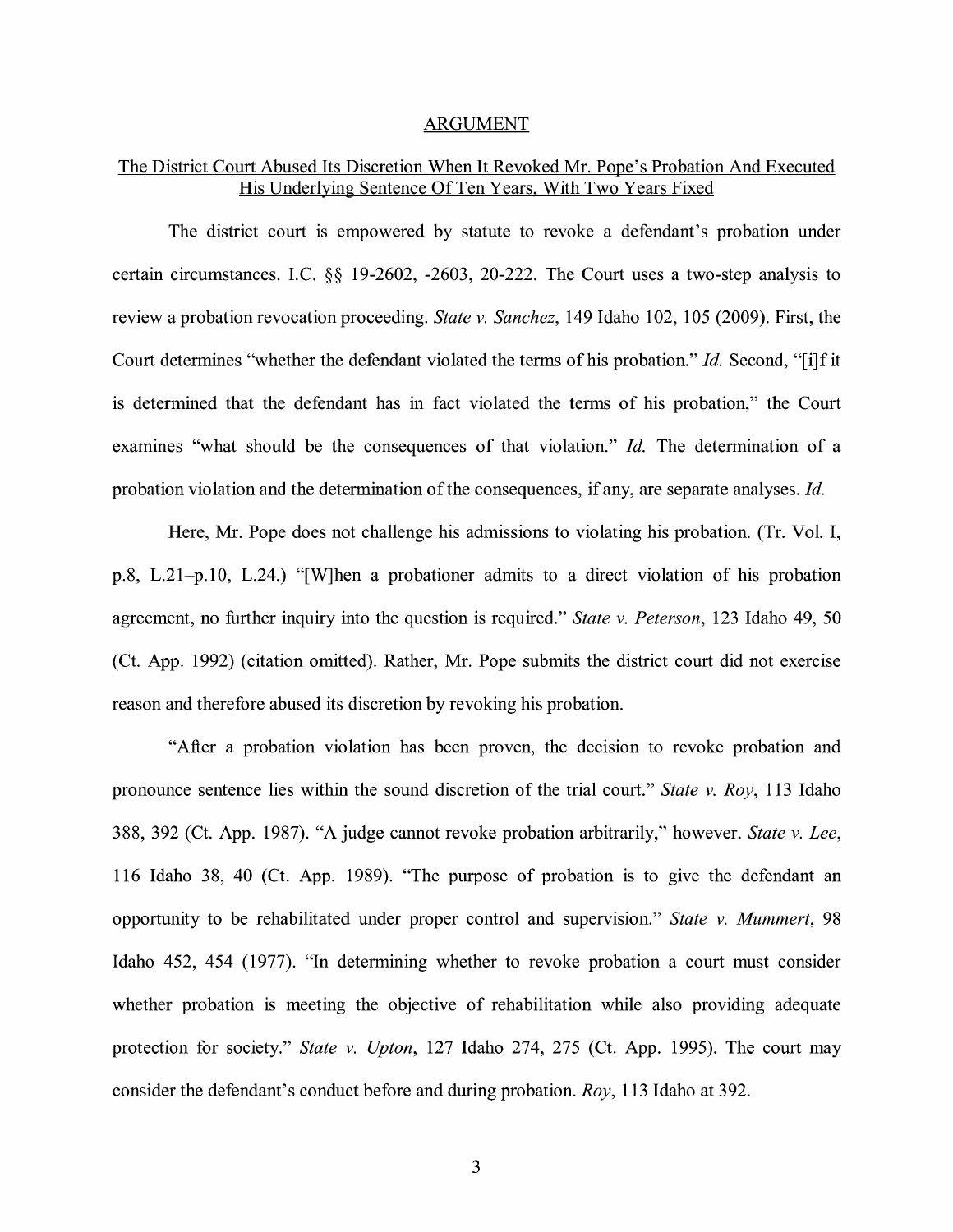In this case, Mr. Pope submits the district court did not exercise reason by revoking his probation because his probation was achieving its rehabilitative objective. Although Mr. Pope had a few setbacks, he was successfully on probation for about seven years until the violations. During that time, Mr. Pope graduated from Boise State University with a degree in communications. (Tr. Vol. II, p.15, Ls.10-13.) He also had a stable residence for six years. (Tr. Vol. II, p.15, Ls.17-19.) In addition, his parents and sister were supportive, and they lived nearby. (Tr. Vol. II, p.16, Ls.3-5.) Before his arrest for the violations, Mr. Pope worked fifty hours a week as a customer service representative for Mobile Medical Response. (Tr. Vol. II, p.15, Ls.13-16.) He took advantage of counseling and treatment through the VA for depression. (Tr. Vol. II, p.16, Ls.6–8, p.16, Ls.11–14.) He explained that his arrest and incarceration was "a massive eye-opener" and "a wake-up call." (Tr. Vol. II, p.18, Ls.18–20; Tr. Vol. III, p.5, Ls.12– 13.) Due to the arrest, he lost his job and his residence. (Tr. Vol. II, p.15, Ls.18-20; Tr. Vol. III, p.5, L.18.) Mr. Pope was "very motivated" to find a new job and obtain temporary housing through the VA. (Tr. Vol. III, p.5, Ls.18-22.) He also recognized that he became "a bit lax" on his treatment and counseling at the VA, but now he appreciated that he needed to continue his treatment and "spend a lot more time with the VA to get things in order." (Tr. Vol. III, p.5, Ls.5- 8, p.5, Ls.14-17.) Ultimately, Mr. Pope was confident with his new probation plan that he could successfully complete probation. (Tr. Vol. III, p.5, Ls.1-3.)

This information, including Mr. Pope's college degree, steady employment, stable housing, family support, and VA opportunities, shows his probation was providing adequate protection for society while also meeting the objective of rehabilitation. In light of this information, Mr. Pope argues the district court did not exercise reason and therefore abused its